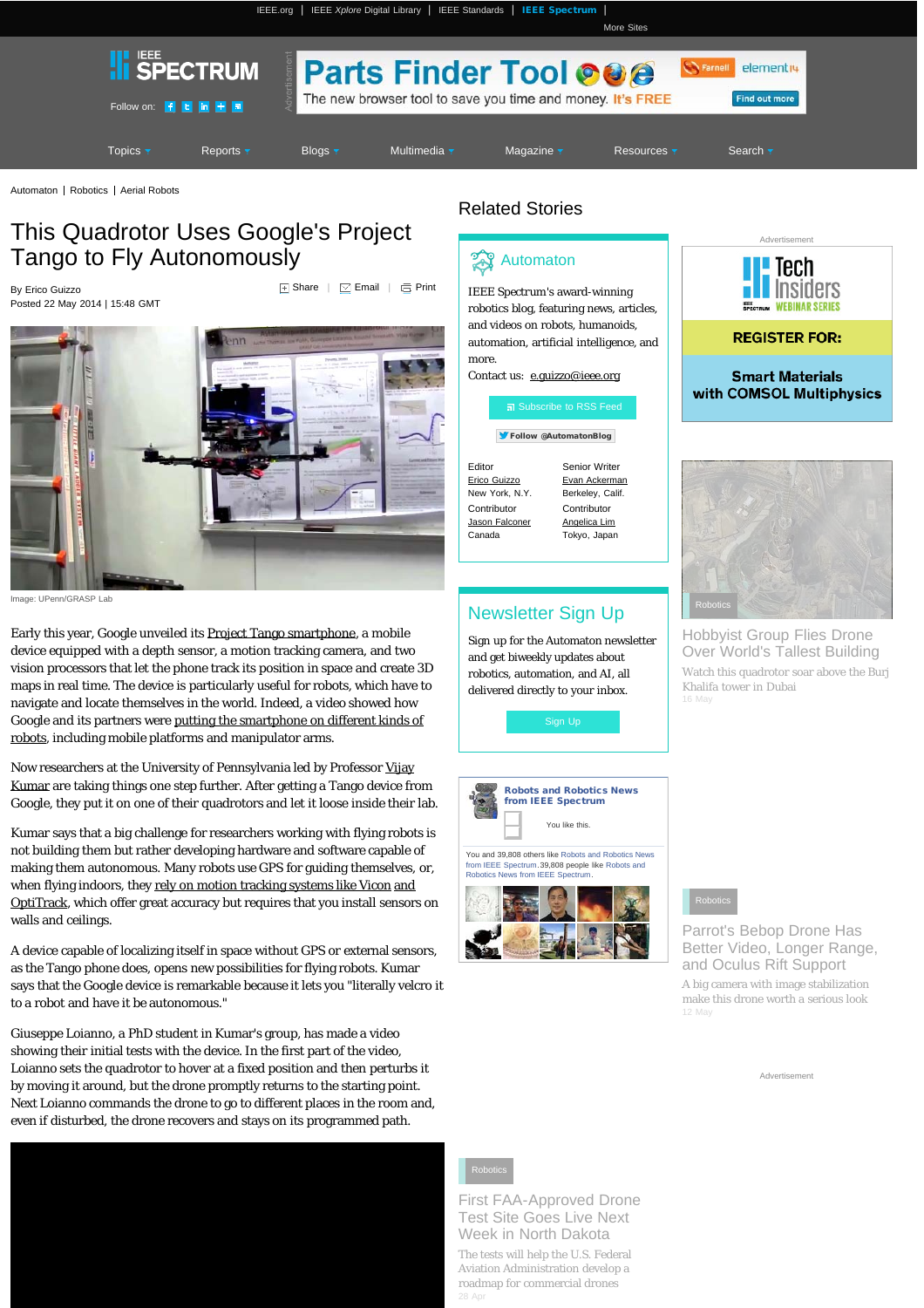

# The only tech site you need.

Kumar says the only measurement from the Tango phone is its pose, which is the position plus orientation with reference to a starting coordinate system (captured at a rate of 30 Hz), and the only other sensor used is the IMU onboard the drone. (The laptop is not controlling flight autonomy in any way; it's only used to send a desired trajectory to the drone and to render a visualization of the its positions in space. And the quadrotor is a machine that Kumar's group designed and built with off-the-shelf components.)

The researchers now plan to study Tango's accuracy of localization (and compare it to external motion tracking systems), but from their initial tests they estimate the accuracy to be within a centimeter. If that proves to be the case (and if Tango can be made cheap enough), it will be an impressive capability for the Google device, which could revolutionize how mobile robots and drones navigate indoor spaces.

Kumar says that the convergence of computation, communication, and consumers has a huge potential for the robotics industry, and a device like Tango is a key advance because it's "lowering the barrier to entry for autonomous robots."



[Video Friday: Obama vs.](http://spectrum.ieee.org/automaton/robotics/aerial-robots/video-friday-obama-vs-asimo-3d-printed-hands-and-drone-delivery-fail) ASIMO, 3D Printed Hands. [and Drone Delivery Fail](http://spectrum.ieee.org/automaton/robotics/aerial-robots/video-friday-obama-vs-asimo-3d-printed-hands-and-drone-delivery-fail) [The President of the United States plays](http://spectrum.ieee.org/automaton/robotics/aerial-robots/video-friday-obama-vs-asimo-3d-printed-hands-and-drone-delivery-fail) [soccer with Honda's humanoid robot](http://spectrum.ieee.org/automaton/robotics/aerial-robots/video-friday-obama-vs-asimo-3d-printed-hands-and-drone-delivery-fail)

### [Robotics](http://spectrum.ieee.org/automaton/robotics/aerial-robots/kmels-hexrotors-put-on-autonomous-musical-spectacular)

[KMel's Hexrotors Put on](http://spectrum.ieee.org/automaton/robotics/aerial-robots/kmels-hexrotors-put-on-autonomous-musical-spectacular) [Autonomous Musical](http://spectrum.ieee.org/automaton/robotics/aerial-robots/kmels-hexrotors-put-on-autonomous-musical-spectacular) [Spectacular](http://spectrum.ieee.org/automaton/robotics/aerial-robots/kmels-hexrotors-put-on-autonomous-musical-spectacular)

[A team of flying robots jam on](http://spectrum.ieee.org/automaton/robotics/aerial-robots/kmels-hexrotors-put-on-autonomous-musical-spectacular) [customized musical instruments](http://spectrum.ieee.org/automaton/robotics/aerial-robots/kmels-hexrotors-put-on-autonomous-musical-spectacular)

[Robotics](http://spectrum.ieee.org/automaton/robotics/aerial-robots/drones-map-fukushima-cleanup-and-reconstruction)

[Drones Helping to Map](http://spectrum.ieee.org/automaton/robotics/aerial-robots/drones-map-fukushima-cleanup-and-reconstruction) [Fukushima Cleanup and](http://spectrum.ieee.org/automaton/robotics/aerial-robots/drones-map-fukushima-cleanup-and-reconstruction) [Reconstruction](http://spectrum.ieee.org/automaton/robotics/aerial-robots/drones-map-fukushima-cleanup-and-reconstruction)

[Autonomous UAVs provide an aerial view](http://spectrum.ieee.org/automaton/robotics/aerial-robots/drones-map-fukushima-cleanup-and-reconstruction) [of the disaster area](http://spectrum.ieee.org/automaton/robotics/aerial-robots/drones-map-fukushima-cleanup-and-reconstruction)

[Robotics](http://spectrum.ieee.org/automaton/robotics/aerial-robots/every-quadrotor-needs-this-amazing-failsafe-software)

[Every Quadrotor Needs This](http://spectrum.ieee.org/automaton/robotics/aerial-robots/every-quadrotor-needs-this-amazing-failsafe-software) [Amazing Failsafe Software](http://spectrum.ieee.org/automaton/robotics/aerial-robots/every-quadrotor-needs-this-amazing-failsafe-software)

[Losing a motor no longer means losing](http://spectrum.ieee.org/automaton/robotics/aerial-robots/every-quadrotor-needs-this-amazing-failsafe-software)

[Matthew Jones](#page-0-0) • [3 days ago](#page-0-0)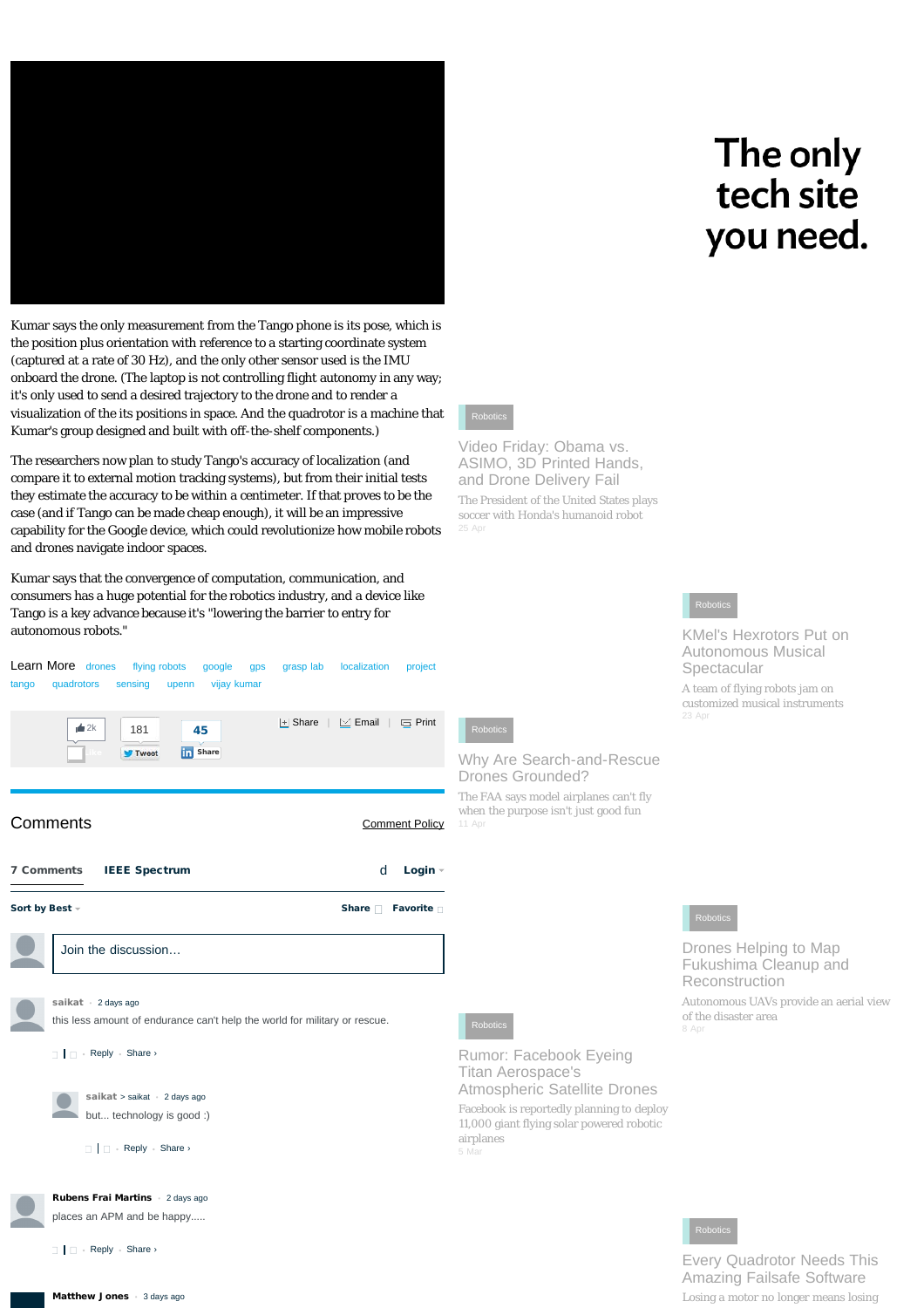I would have liked to see him spin it a bit.

### $\Box$   $\Box$  • [Reply](#page-0-0) • Share ›



Hi Matthew, I asked the researchers about that (why in the video they disturb the drone only with translations and not with rotations), and they claim that the drone can indeed recover from rotations as well. Hopefully we'll see that in a new video soon!



### [Concept Art Hints at the](http://spectrum.ieee.org/automaton/robotics/aerial-robots/concept-art-hints-at-the-awesome-future-of-drones) [Awesome Future of Drones](http://spectrum.ieee.org/automaton/robotics/aerial-robots/concept-art-hints-at-the-awesome-future-of-drones)

[It's nice to stretch our imaginations once](http://spectrum.ieee.org/automaton/robotics/aerial-robots/concept-art-hints-at-the-awesome-future-of-drones) [in a while to see what the future of robots](http://spectrum.ieee.org/automaton/robotics/aerial-robots/concept-art-hints-at-the-awesome-future-of-drones) [might look like](http://spectrum.ieee.org/automaton/robotics/aerial-robots/concept-art-hints-at-the-awesome-future-of-drones)

[your quadcopter with this clever failsafe](http://spectrum.ieee.org/automaton/robotics/aerial-robots/every-quadrotor-needs-this-amazing-failsafe-software) [software](http://spectrum.ieee.org/automaton/robotics/aerial-robots/every-quadrotor-needs-this-amazing-failsafe-software)



[Perching AR Drone Can](http://spectrum.ieee.org/automaton/robotics/aerial-robots/perching-ar-drone-can-watch-you-forever) [Watch You Forever](http://spectrum.ieee.org/automaton/robotics/aerial-robots/perching-ar-drone-can-watch-you-forever)

[Claws and a controlled stall let this flying](http://spectrum.ieee.org/automaton/robotics/aerial-robots/perching-ar-drone-can-watch-you-forever) [robot perch just like a bird](http://spectrum.ieee.org/automaton/robotics/aerial-robots/perching-ar-drone-can-watch-you-forever)



[Small Drone Probes Antarctic](http://spectrum.ieee.org/tech-talk/robotics/aerial-robots/small-drone-probes-antarctic-ice-with-radar) [Ice With Radar](http://spectrum.ieee.org/tech-talk/robotics/aerial-robots/small-drone-probes-antarctic-ice-with-radar) [Researchers obtain radar profiles of](http://spectrum.ieee.org/tech-talk/robotics/aerial-robots/small-drone-probes-antarctic-ice-with-radar) [glacial ice using a small unmanned](http://spectrum.ieee.org/tech-talk/robotics/aerial-robots/small-drone-probes-antarctic-ice-with-radar) [aircraft](http://spectrum.ieee.org/tech-talk/robotics/aerial-robots/small-drone-probes-antarctic-ice-with-radar)

### [Robotics](http://spectrum.ieee.org/automaton/robotics/aerial-robots/robots-wish-you-happy-holidays)

[These Robots Want to Wish](http://spectrum.ieee.org/automaton/robotics/aerial-robots/robots-wish-you-happy-holidays) [You Happy Holidays](http://spectrum.ieee.org/automaton/robotics/aerial-robots/robots-wish-you-happy-holidays)

[And us humans from the Automaton](http://spectrum.ieee.org/automaton/robotics/aerial-robots/robots-wish-you-happy-holidays) [blog, too](http://spectrum.ieee.org/automaton/robotics/aerial-robots/robots-wish-you-happy-holidays) 24 Dec [2013](http://spectrum.ieee.org/automaton/robotics/aerial-robots/robots-wish-you-happy-holidays)



[Amazon Promises Package](http://spectrum.ieee.org/automaton/robotics/aerial-robots/amazon-prime-air-package-drone-delivery) [Delivery By Drone: Is It for](http://spectrum.ieee.org/automaton/robotics/aerial-robots/amazon-prime-air-package-drone-delivery) [Real?](http://spectrum.ieee.org/automaton/robotics/aerial-robots/amazon-prime-air-package-drone-delivery)

[Getting your purchases delivered by a](http://spectrum.ieee.org/automaton/robotics/aerial-robots/amazon-prime-air-package-drone-delivery) [drone? We're skeptical, and here's why](http://spectrum.ieee.org/automaton/robotics/aerial-robots/amazon-prime-air-package-drone-delivery)



[IROS 2013: UAVs Get a Grip](http://spectrum.ieee.org/automaton/robotics/aerial-robots/iros-2013-uavs-get-a-grip-with-fullsize-robot-arms) [With Full-Size Robot Arms](http://spectrum.ieee.org/automaton/robotics/aerial-robots/iros-2013-uavs-get-a-grip-with-fullsize-robot-arms)

[Now that we've got flying robots that can](http://spectrum.ieee.org/automaton/robotics/aerial-robots/iros-2013-uavs-get-a-grip-with-fullsize-robot-arms) [do all kinds of crazy acrobatics, why not](http://spectrum.ieee.org/automaton/robotics/aerial-robots/iros-2013-uavs-get-a-grip-with-fullsize-robot-arms) [add some arms to make them useful?](http://spectrum.ieee.org/automaton/robotics/aerial-robots/iros-2013-uavs-get-a-grip-with-fullsize-robot-arms) 21 Nov [2013](http://spectrum.ieee.org/automaton/robotics/aerial-robots/iros-2013-uavs-get-a-grip-with-fullsize-robot-arms)



[IROS 2013: Should](http://spectrum.ieee.org/automaton/robotics/aerial-robots/iros-2013-should-quadrotors-all-look-like-this) [Quadrotors All Look Like](http://spectrum.ieee.org/automaton/robotics/aerial-robots/iros-2013-should-quadrotors-all-look-like-this) [This?](http://spectrum.ieee.org/automaton/robotics/aerial-robots/iros-2013-should-quadrotors-all-look-like-this)

[Researchers say we've been designing](http://spectrum.ieee.org/automaton/robotics/aerial-robots/iros-2013-should-quadrotors-all-look-like-this) [quadrotors the wrong way](http://spectrum.ieee.org/automaton/robotics/aerial-robots/iros-2013-should-quadrotors-all-look-like-this) 13 Nov [2013](http://spectrum.ieee.org/automaton/robotics/aerial-robots/iros-2013-should-quadrotors-all-look-like-this)



### [IROS 2013: Quadrotor Wheel](http://spectrum.ieee.org/automaton/robotics/aerial-robots/iros-2013-quadrotor-wheel-can-fly-float-and-roll) [Can Fly, Float, and Roll](http://spectrum.ieee.org/automaton/robotics/aerial-robots/iros-2013-quadrotor-wheel-can-fly-float-and-roll)